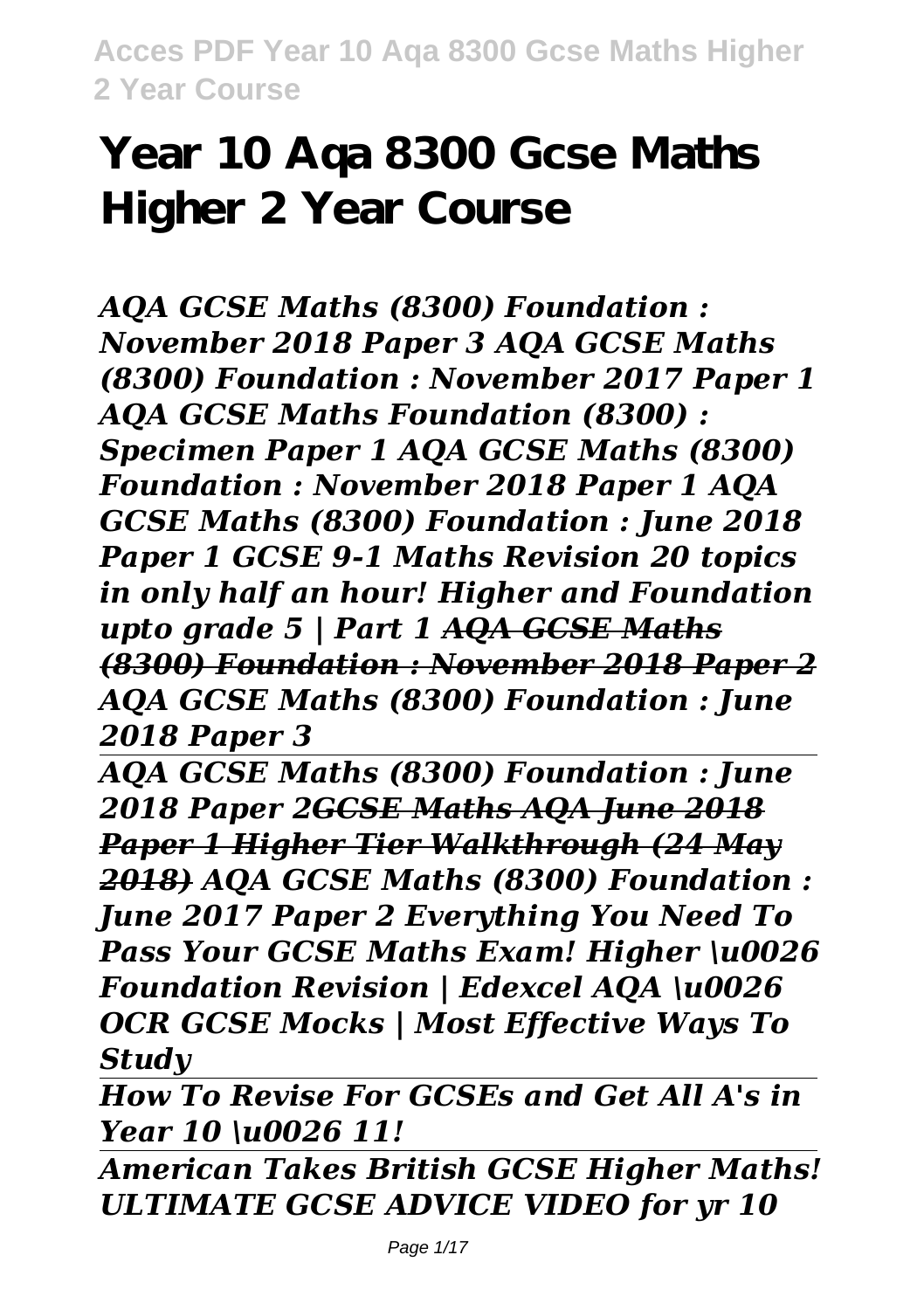*moving to yr11, how to prepare for yr 11, how to revise!! How to revise for GCSEs 2021 - catch up using the science of learning Everything About Circle Theorems - In 3 minutes! HOW WE REVISE: Year 13 vs Year 10 // (GCSE and A level!) 10 Year Old Kid Passes GCSE Maths In One Month 5 TOP TIPS \u0026 TRICKS TO REVISE AQA GCSE ENGLISH LANGUAGE PAPER 1 8700 | NOV 2020 JUNE 2021 (YEAR 11) HOW TO REVISE: MATHS! | GCSE and General Tips and Tricks! GCSE Maths AQA November 2018 Paper 1 Higher Tier Walkthrough GCSE Maths AQA November 2018 Paper 1 Foundation Walkthrough (\*) GCSE Maths AQA Practice Paper Set 4 - Higher Tier - Paper 1 - Walkthrough with Full Solutions (\*)*

*GCSE Maths AQA June 2017 Paper 1 Higher Tier WalkthroughGCSE Maths AQA November 2018 Paper 2 Foundation Tier Walkthrough (\*) 2020 November AQA Foundation Paper 1 Maths GCSE Predicted Paper Non Calculator Exam 8300/1F Nov 2020 GCSE Maths AQA November 2018 Paper 2 Higher Tier Walkthrough*

*GCSE Maths AQA November 2018 Paper 3 Higher Tier WalkthroughYear 10 Aqa 8300 Gcse*

*GCSE Mathematics. 8300 There are no planned changes to GCSE Mathematics for*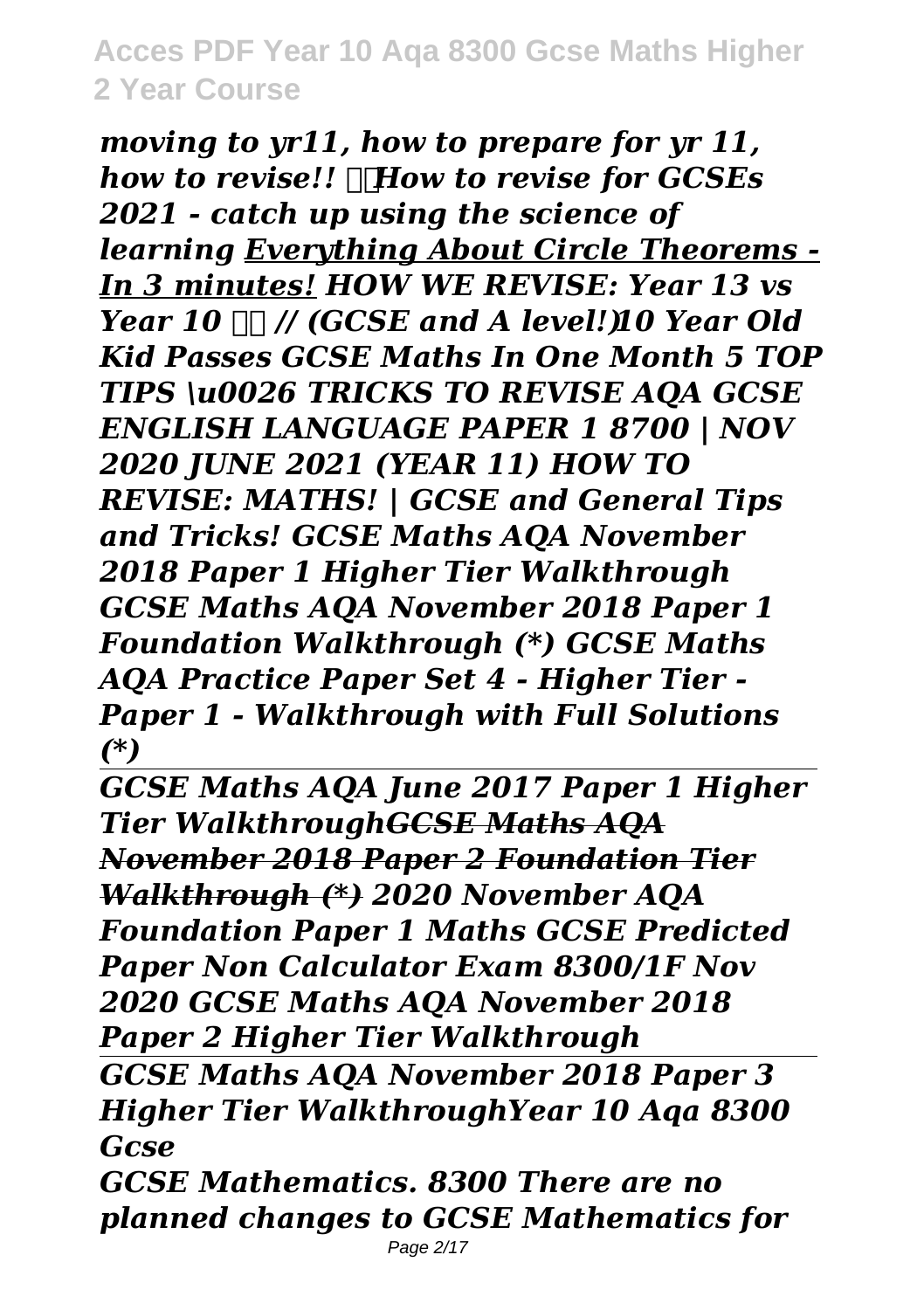*2021 following Ofqual's consultation. Find all the information, support and resources you need to deliver our specification.*

*AQA | Mathematics | GCSE | Mathematics GCSE Mathematics (8300) Assessment resources. Refine. Search resources: Filter (1) Filter. Done. Clear all filters. Resource type (1) "resourcetype" Examiner reports (28) Grade descriptors (62) Mark schemes (30) Notes ... AQA is not responsible for the content of external sites ...*

*AQA | GCSE | Mathematics | Assessment resources*

*GCSE Mathematics. 8300. Specification ... AQA is not responsible for the content of external sites ... We usually publish key dates for the whole academic year. However, given the ongoing impact of coronavirus, we've only provided dates for summer 2020 and autumn 2020 at this time. Further dates will be published once arrangements for 2021 are ...*

*AQA | GCSE | Mathematics | Key dates GCSE Mathematics - Year 10 and 11 GCSE mathematics - AQA - specification code 8300 Click on icon below to go to exam board's webpage: Mathematics GCSE is a compulsory core subject which is studied*

Page 3/17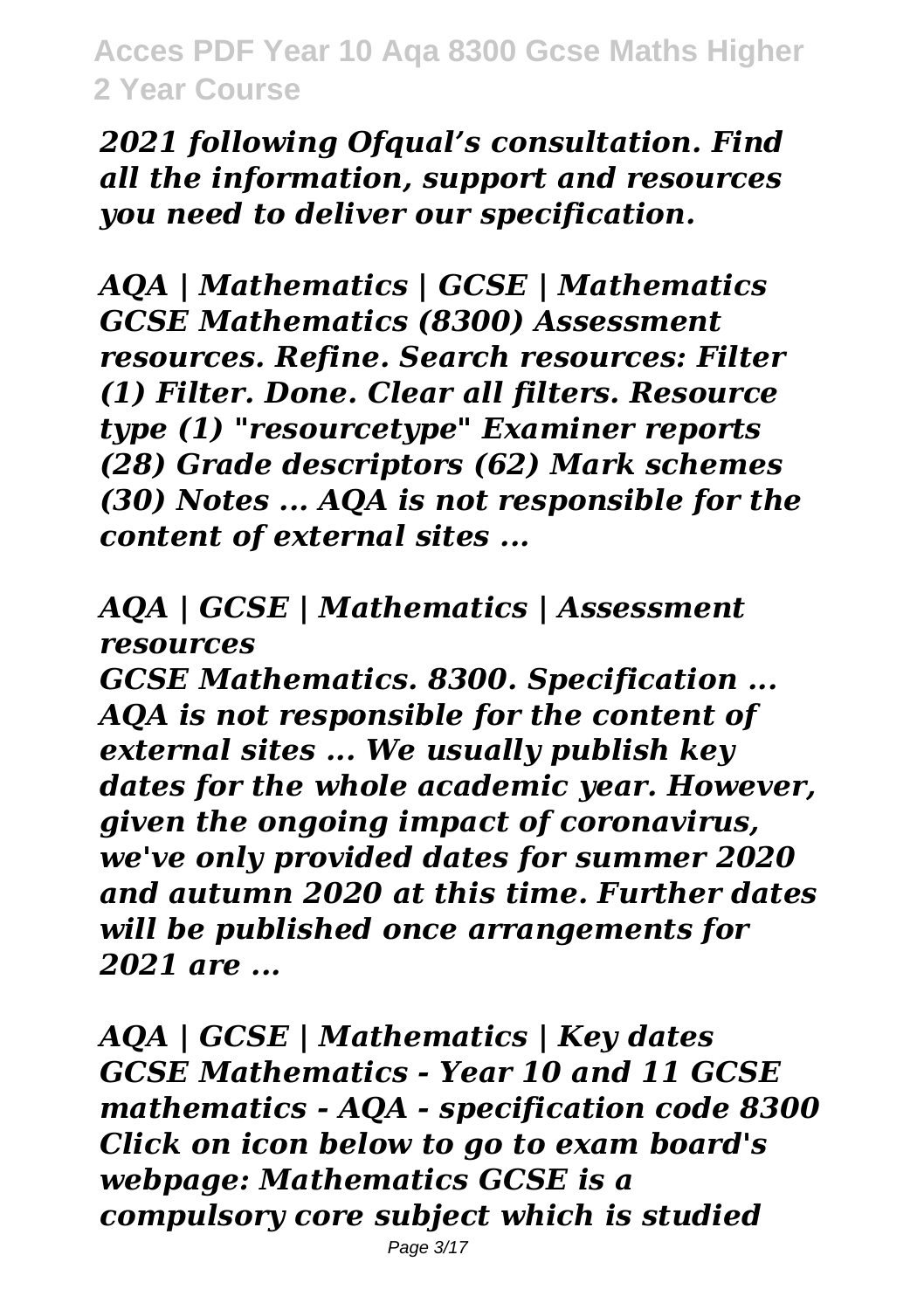*over two years by all students.*

*GCSE Mathematics - Year 10 and 11 | Mathematics | Ashby ...*

*New GCSE Mathematics Specification (8300) The fully accredited specification, specimen question papers and mark schemes can be found on the AQA Website . We are producing resources to support this new specification which will be released on All About Maths .*

*NEW GCSE Maths (8300) - AQA All About Maths*

*Download this year's calendar. ... November 2020. 3 November. Exam for GCSE Mathematics Paper 1 (non - calculator) (8300/1F and H) November 2020 series Start time: am Duration: 1h 30m 5 November. Exam for GCSE Mathematics Paper 2 (calculator) (8300/2F and H) November 2020 series ...*

*AQA | GCSE | Mathematics | Key dates GCSE Mathematics (8300) The full specification for GCSE Mathematics (8300), along with specimen question papers and mark schemes, can be found on the AQA website.. We have a suite of resources to support you in teaching, planning and assessing this qualification.*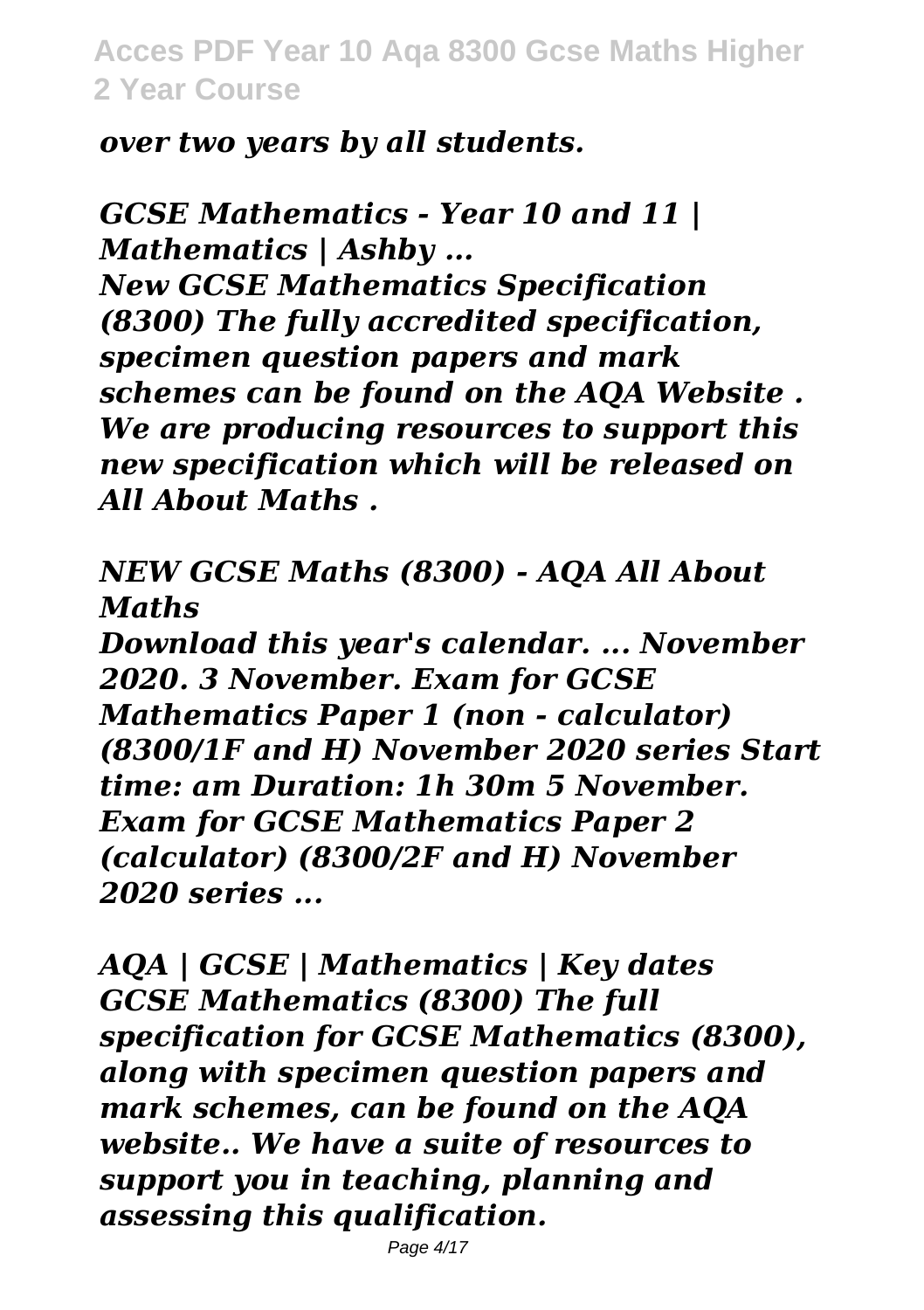*GCSE Maths (8300) - AQA All About Maths AQA GCSE Mathematics (8300) November 2017. Paper 1: Non-Calculator 8300/1F - Foundation - Download Past Paper - Download Marking Scheme Paper 1: Non-Calculator 8300/1H - Higher - Download Past Paper - Download Marking SchemePaper 2: Calculator 8300/2F - Foundation - Download Past Paper - Download Marking Scheme Paper 2: Calculator 8300/2H - Higher - Download Past Paper - Download Marking Scheme*

*AQA GCSE Maths Past Papers - Revision Maths*

*Presentation and worksheet for the new 9-1 GCSE AQA combined science course. Presentation and worksheet for the new 9-1 GCSE AQA combined science course. International; Resources. Topical and themed; Early years; ... Year 10 AQA Exchange surfaces and substances. FREE (3) Godders42 AQA Year 7 - Food chains and webs. FREE (1) Godders42 AQA Year ...*

*Year 10 AQA Exchange surfaces and substances. | Teaching ... Some question papers and mark schemes are no longer available after three years, due to copyright restrictions (except for*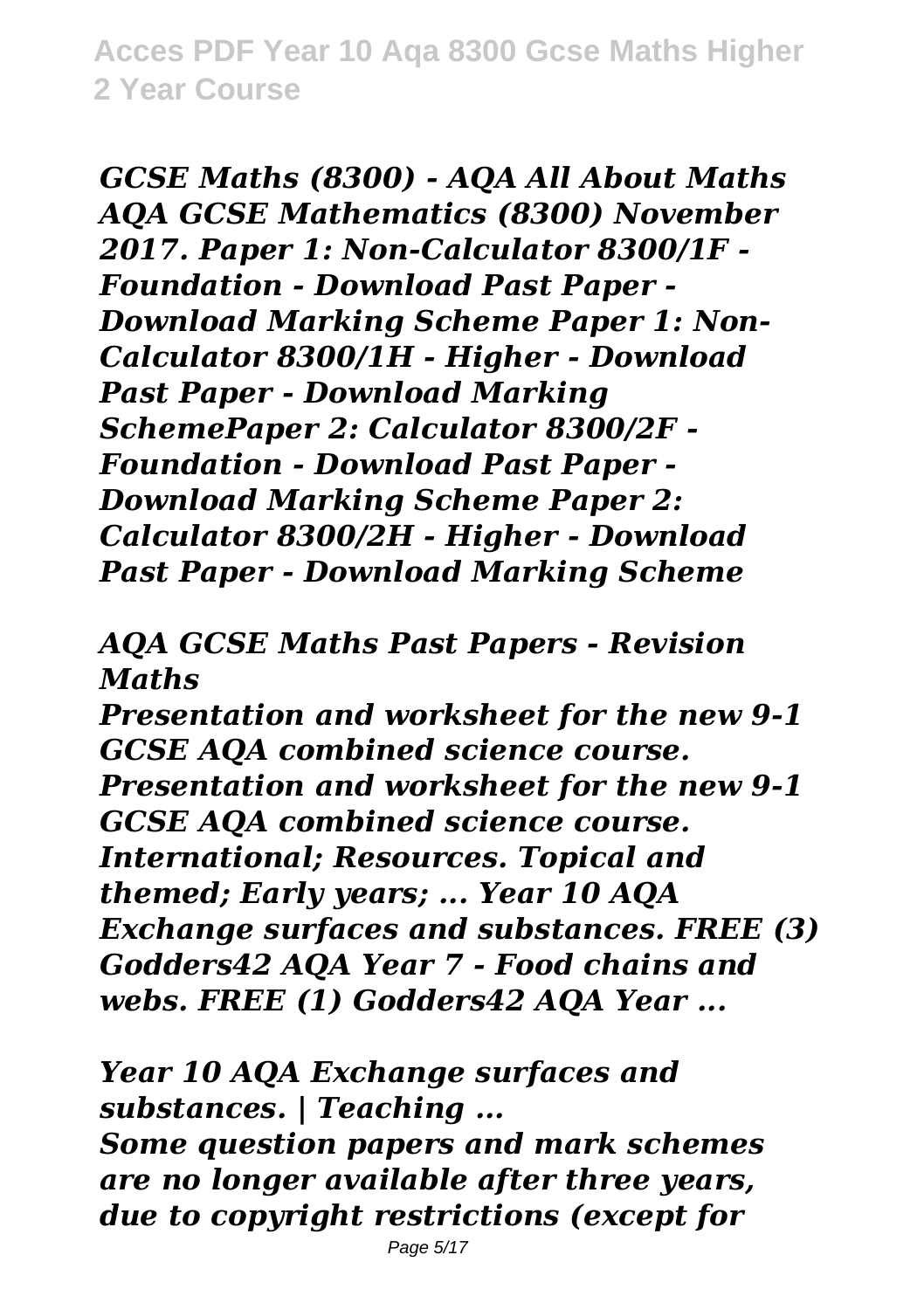*Maths and Science). Teachers can get past papers earlier, from 10 days after the exam, in the secure key materials (SKM) area of our extranet, e-AQA.*

*AQA | Find past papers and mark schemes GCSE Maths AQA past papers with answers to help you practice and revise for your GCSE Maths exam. Excellent revision tool. Suitable for year 10 and year 11 students. Foundation tier and higher tier 9-1.*

*GCSE Maths AQA Past Papers with answers | GCSE Maths ...*

*Version 1.0 8300/3H 19 In the UK in 2000 25% of the population were under 24 years old 50% of the population were under 37 years old the inter-quartile range of the ages was 32 years the oldest person was 107 years old. 19 (a) Show the information on a box plot. [3 marks] 0 10 20 30 40 50 60 70 80 90 100 110 Age (years)*

*GCSE Mathematics (8300) New Practice Paper Set 1 Paper 3H MARK SCHEME – GCSE MATHEMATICS – 8300/1F – NOVEMBER 2018 10 Question Answer Mark Comments 9 Alternative method 1 (1 4 1 =) 4 5 M1 oe improper fraction 8 4 and 8 10 or 2 4 and 5 4 or 4 35. M1dep oe common denominator with at*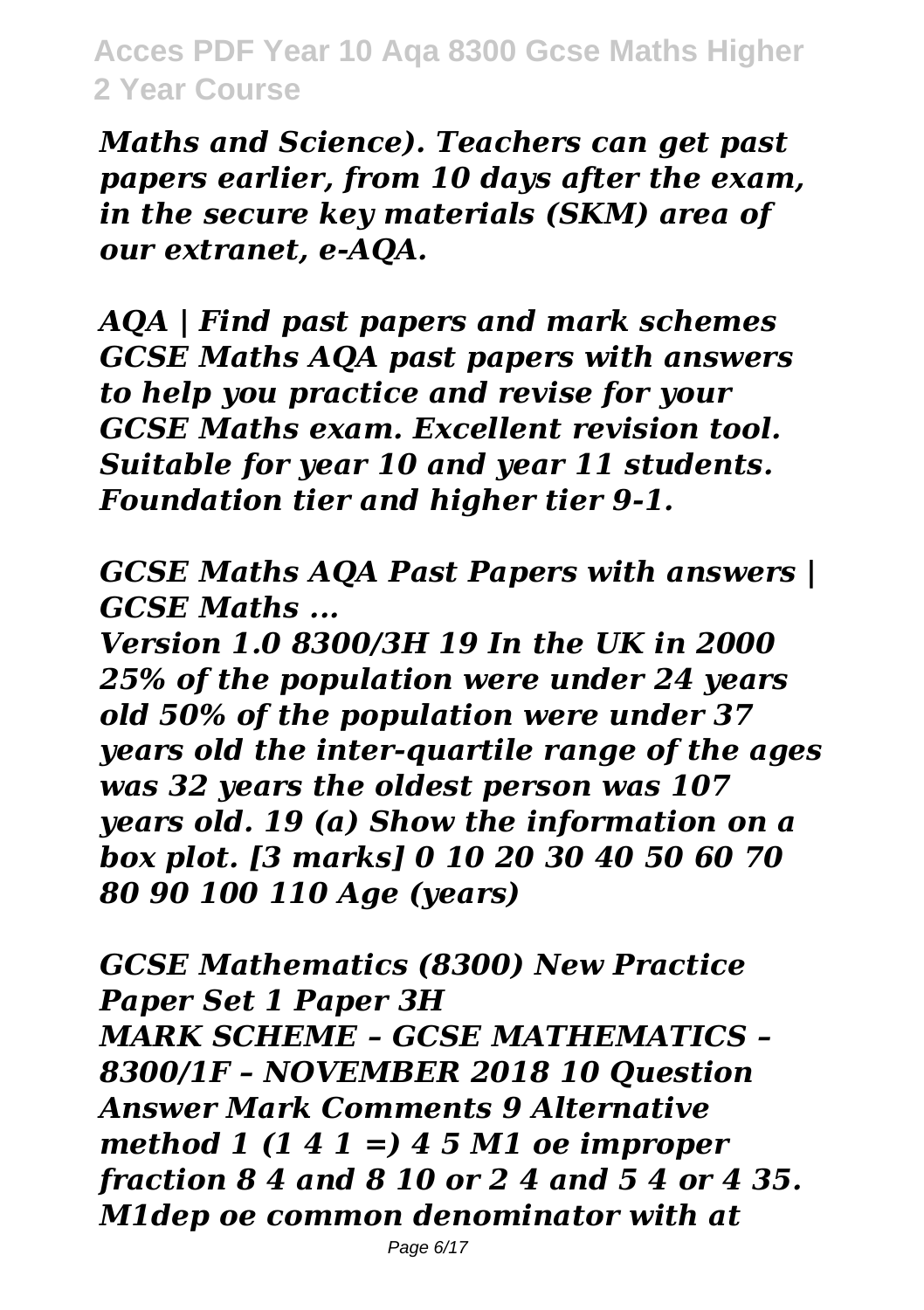*least one correct numerator may be seen as start and end of a list 8 7 A1 oe fraction Alternative method 2 (1 – 2 ...*

*Mark scheme (Foundation) : Paper 1 Noncalculator ... - AQA Welcome to the Year 11 Revision Area. This page is a revision 'hub' for Year 11s to access at home. Well done for making it this far. Please remember that the point of revision is to reinforce what you already know and to find out and then learn what you don't know.*

*Gillingham School Year 11 Revision Area AQA GCSE Maths Specification at a Glance. The AQA GCSE maths specification is made up of all the key topics within the mathematics curriculum. The examination is terminal and is made up of three test papers that each student must sit. There are two tiers, foundation and higher. The foundation tier enables students to achieve up to a level 5.*

*AQA GCSE Maths Past Papers | Mark Schemes | Specimen Papers This is a revision booklet for year 10/11 French following the AQA GCSE requirements. The main focus is Theme 1: Identity and culture and it focuses on*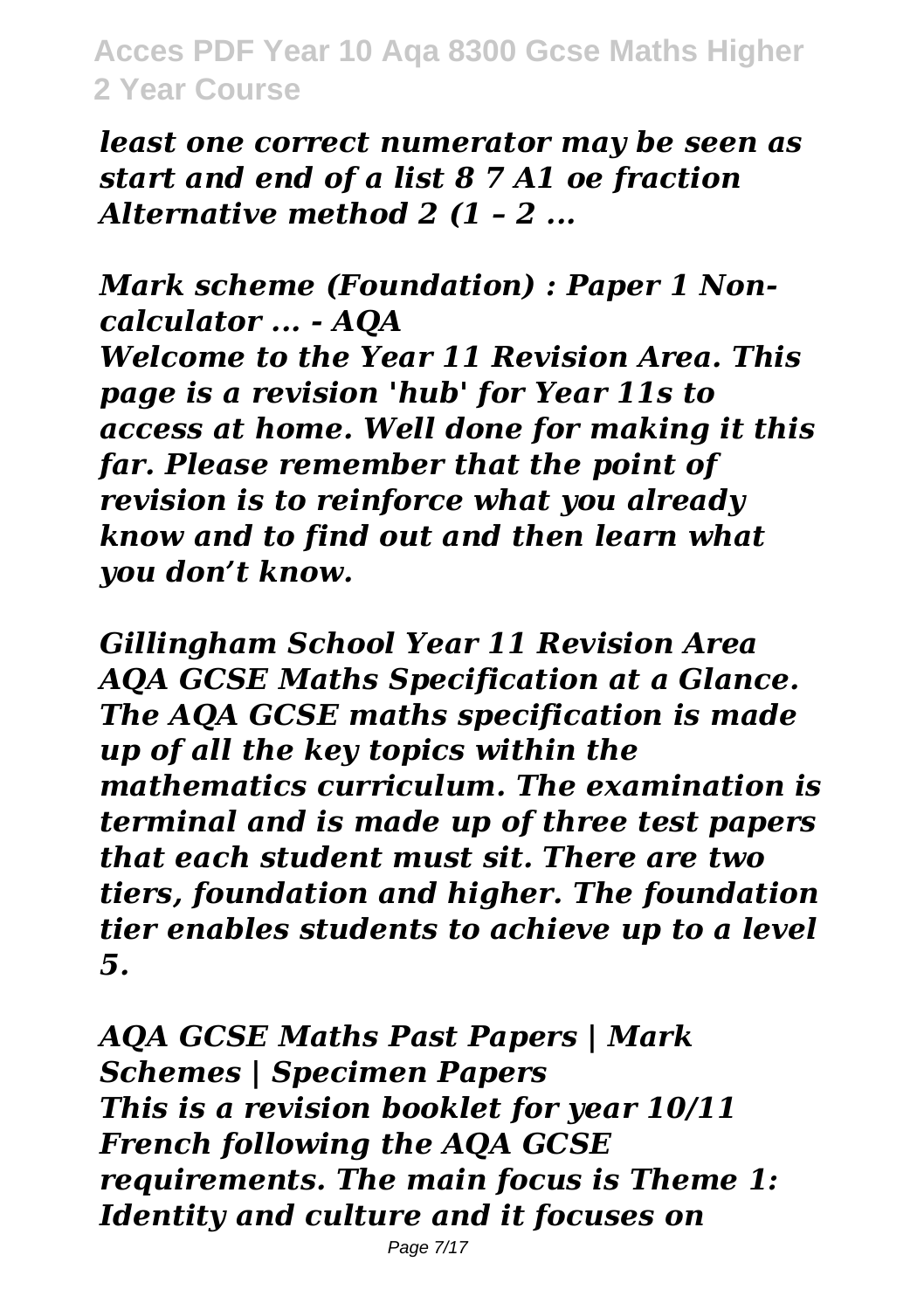*writing, reading, translation and picture description. Original idea from twitter.*

*Revision booklet French | Teaching Resources 8300/1F Tuesday 6 November 2018 Morning Time allowed: 1 hour 30 minutes ... will land at the airport in a year. In her method, she uses an estimate of 150 planes in each 4-hour period throughout the day ... series and is available for free download from www.aqa.org.uk after the live examination series.*

*GCSE MATHEMATICS F 8300/1F - AQA There is also some revision of surface area. Note that the grades mentioned do not relate to the new AQA GCSE specification. You will need to register for a TES account to access this resource, this is free of charge. Open link ... GCSE Maths (8300) question papers and mark schemes GCSE Maths (8300) Mock Exam Analysers GCSE Maths (8300) Reports ...*

*Volume - AQA All About Maths Welcome to All About Maths. The site holds supporting documents and resources to help you deliver our specifications. If you have any questions you can call 0161 957 3852 or email maths@aqa.org.uk. We hope you enjoy*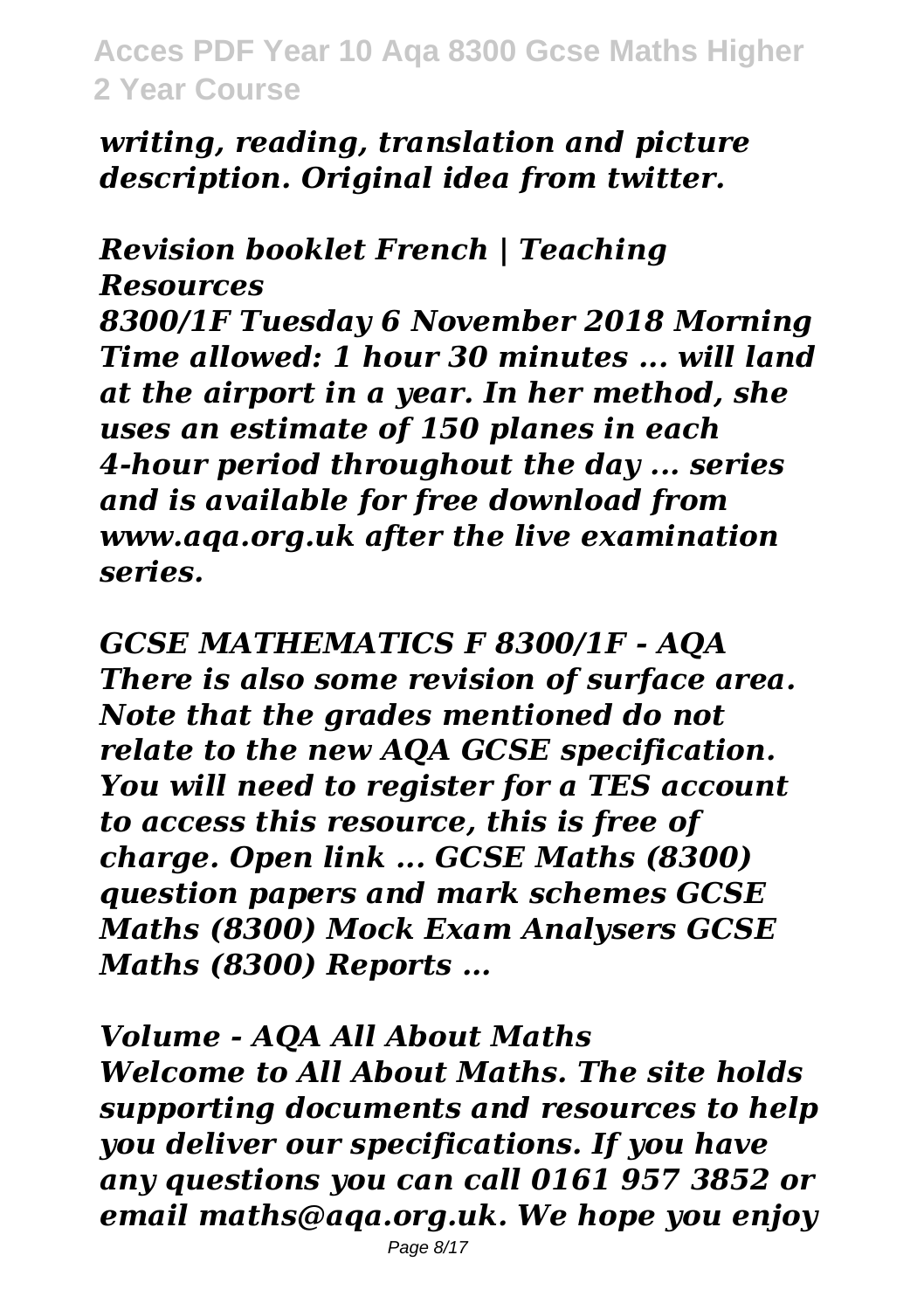#### *using All About Maths!*

*Home page - AQA All About Maths MARK SCHEME – GCSE MATHEMATICS – 8300/3H – JUNE 2018 9 Question Answer Mark Comments 8(a) Alternative method 1 – Using gradients Gradient of y = 3 x M+ 7 is 3 and y x= 3 + 4 and g radient of 2 y x– 6 = 8 is 3 or 6 ÷ 2 gradient B3 ay come from using points on line eg using (0, 7) and (1, 10) and 10 – 7 1 – 0 = 3*

*AQA GCSE Maths (8300) Foundation : November 2018 Paper 3 AQA GCSE Maths (8300) Foundation : November 2017 Paper 1 AQA GCSE Maths Foundation (8300) : Specimen Paper 1 AQA GCSE Maths (8300) Foundation : November 2018 Paper 1 AQA GCSE Maths (8300) Foundation : June 2018 Paper 1 GCSE 9-1 Maths Revision 20 topics in only half an hour! Higher and Foundation upto grade 5 | Part 1 AQA GCSE Maths (8300) Foundation : November 2018 Paper 2 AQA GCSE Maths (8300) Foundation : June 2018 Paper 3*

*AQA GCSE Maths (8300) Foundation : June 2018 Paper 2GCSE Maths AQA June 2018 Paper 1 Higher Tier Walkthrough (24 May 2018) AQA GCSE Maths (8300) Foundation :*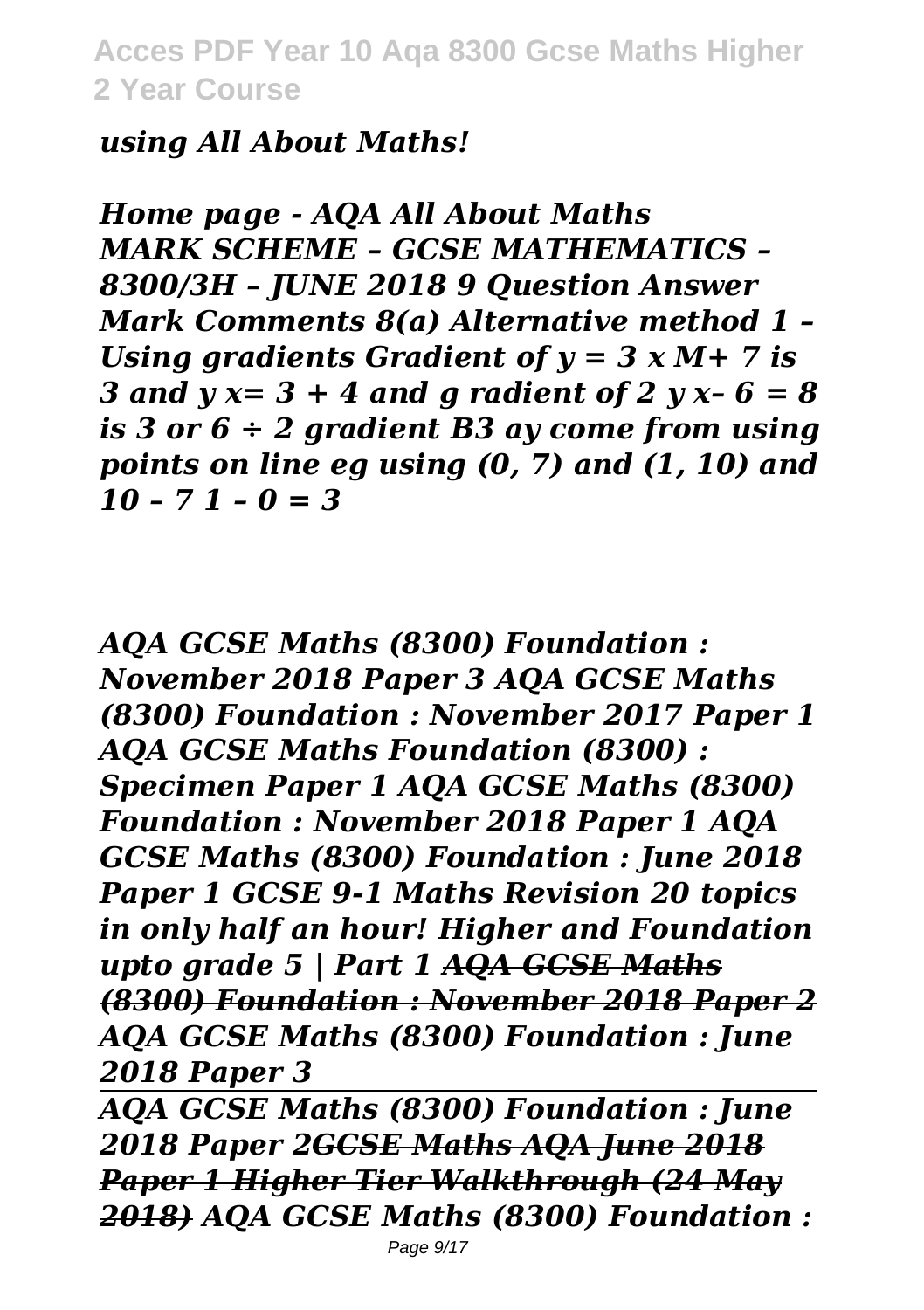*June 2017 Paper 2 Everything You Need To Pass Your GCSE Maths Exam! Higher \u0026 Foundation Revision | Edexcel AQA \u0026 OCR GCSE Mocks | Most Effective Ways To Study*

*How To Revise For GCSEs and Get All A's in Year 10 \u0026 11!*

*American Takes British GCSE Higher Maths! ULTIMATE GCSE ADVICE VIDEO for yr 10 moving to yr11, how to prepare for yr 11, how to revise!! How to revise for GCSEs 2021 - catch up using the science of learning Everything About Circle Theorems - In 3 minutes! HOW WE REVISE: Year 13 vs Year 10 // (GCSE and A level!) 10 Year Old Kid Passes GCSE Maths In One Month 5 TOP TIPS \u0026 TRICKS TO REVISE AQA GCSE ENGLISH LANGUAGE PAPER 1 8700 | NOV 2020 JUNE 2021 (YEAR 11) HOW TO REVISE: MATHS! | GCSE and General Tips and Tricks! GCSE Maths AQA November 2018 Paper 1 Higher Tier Walkthrough GCSE Maths AQA November 2018 Paper 1 Foundation Walkthrough (\*) GCSE Maths AQA Practice Paper Set 4 - Higher Tier - Paper 1 - Walkthrough with Full Solutions (\*)*

*GCSE Maths AQA June 2017 Paper 1 Higher Tier WalkthroughGCSE Maths AQA November 2018 Paper 2 Foundation Tier Walkthrough (\*) 2020 November AQA* Page 10/17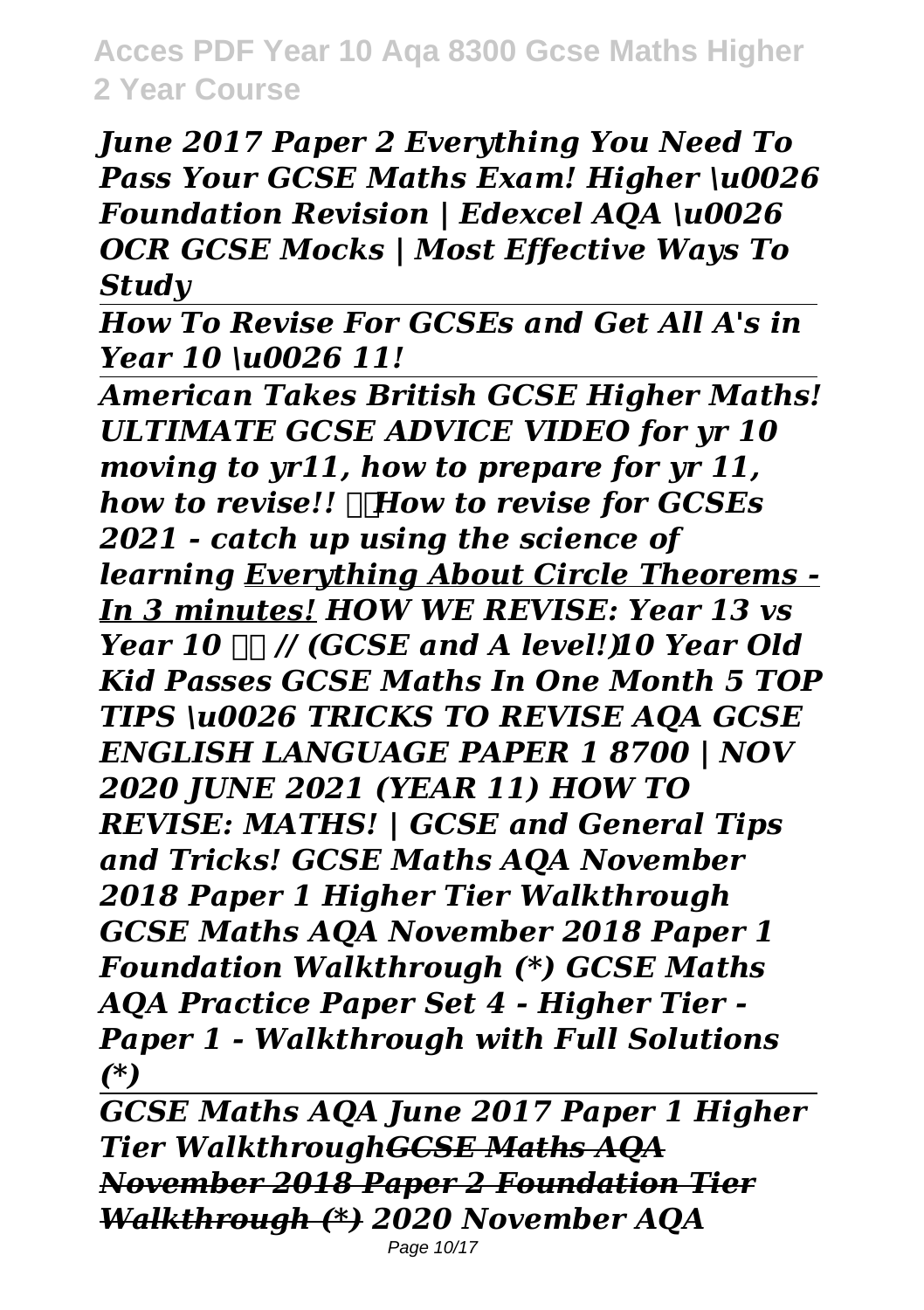*Foundation Paper 1 Maths GCSE Predicted Paper Non Calculator Exam 8300/1F Nov 2020 GCSE Maths AQA November 2018 Paper 2 Higher Tier Walkthrough GCSE Maths AQA November 2018 Paper 3 Higher Tier WalkthroughYear 10 Aqa 8300 Gcse*

*GCSE Mathematics. 8300 There are no planned changes to GCSE Mathematics for 2021 following Ofqual's consultation. Find all the information, support and resources you need to deliver our specification.*

*AQA | Mathematics | GCSE | Mathematics GCSE Mathematics (8300) Assessment resources. Refine. Search resources: Filter (1) Filter. Done. Clear all filters. Resource type (1) "resourcetype" Examiner reports (28) Grade descriptors (62) Mark schemes (30) Notes ... AQA is not responsible for the content of external sites ...*

*AQA | GCSE | Mathematics | Assessment resources*

*GCSE Mathematics. 8300. Specification ... AQA is not responsible for the content of external sites ... We usually publish key dates for the whole academic year. However, given the ongoing impact of coronavirus, we've only provided dates for summer 2020 and autumn 2020 at this time. Further dates*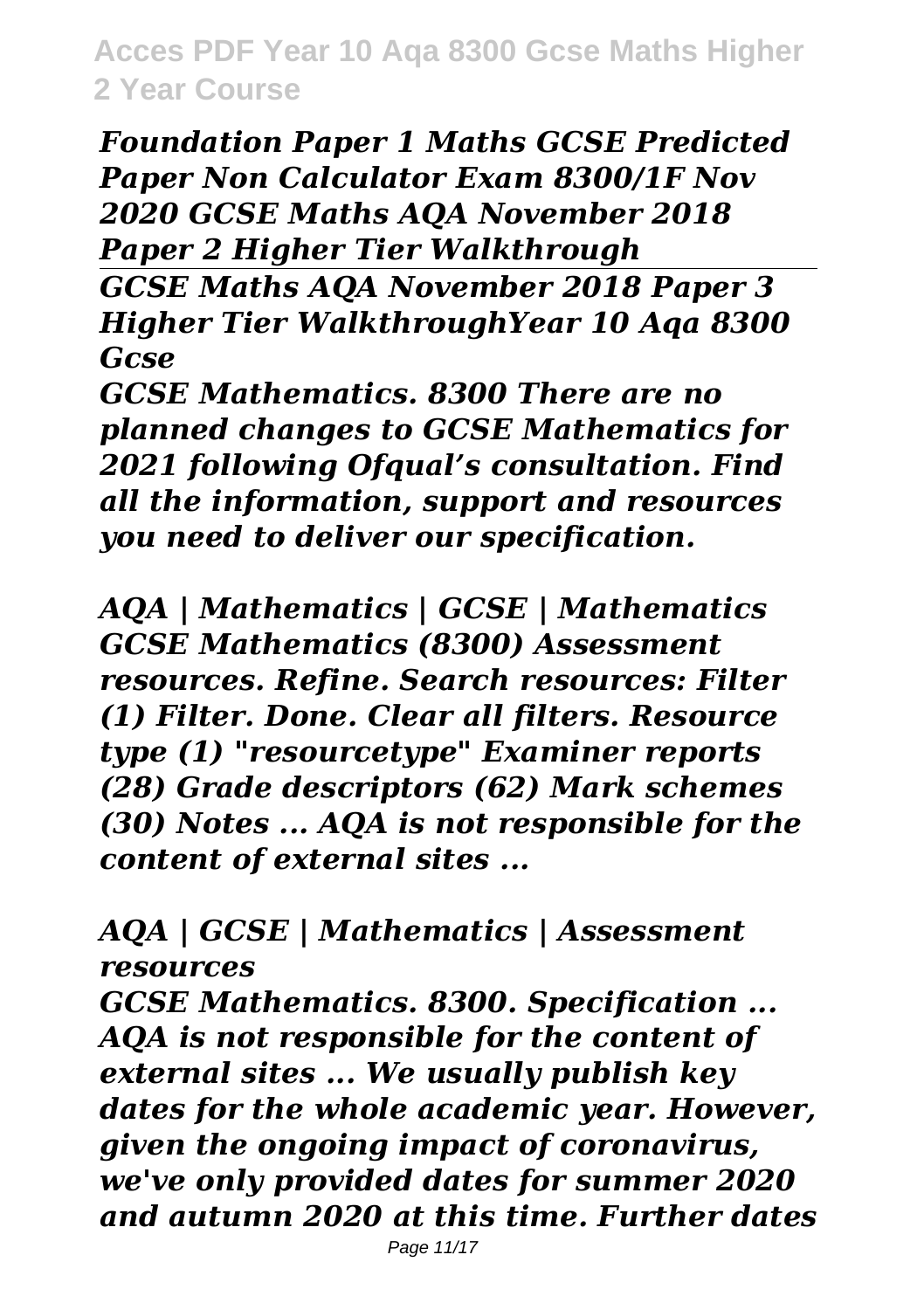*will be published once arrangements for 2021 are ...*

*AQA | GCSE | Mathematics | Key dates GCSE Mathematics - Year 10 and 11 GCSE mathematics - AQA - specification code 8300 Click on icon below to go to exam board's webpage: Mathematics GCSE is a compulsory core subject which is studied over two years by all students.*

*GCSE Mathematics - Year 10 and 11 | Mathematics | Ashby ...*

*New GCSE Mathematics Specification (8300) The fully accredited specification, specimen question papers and mark schemes can be found on the AQA Website . We are producing resources to support this new specification which will be released on All About Maths .*

*NEW GCSE Maths (8300) - AQA All About Maths Download this year's calendar. ... November 2020. 3 November. Exam for GCSE Mathematics Paper 1 (non - calculator) (8300/1F and H) November 2020 series Start time: am Duration: 1h 30m 5 November. Exam for GCSE Mathematics Paper 2 (calculator) (8300/2F and H) November*

*2020 series ...*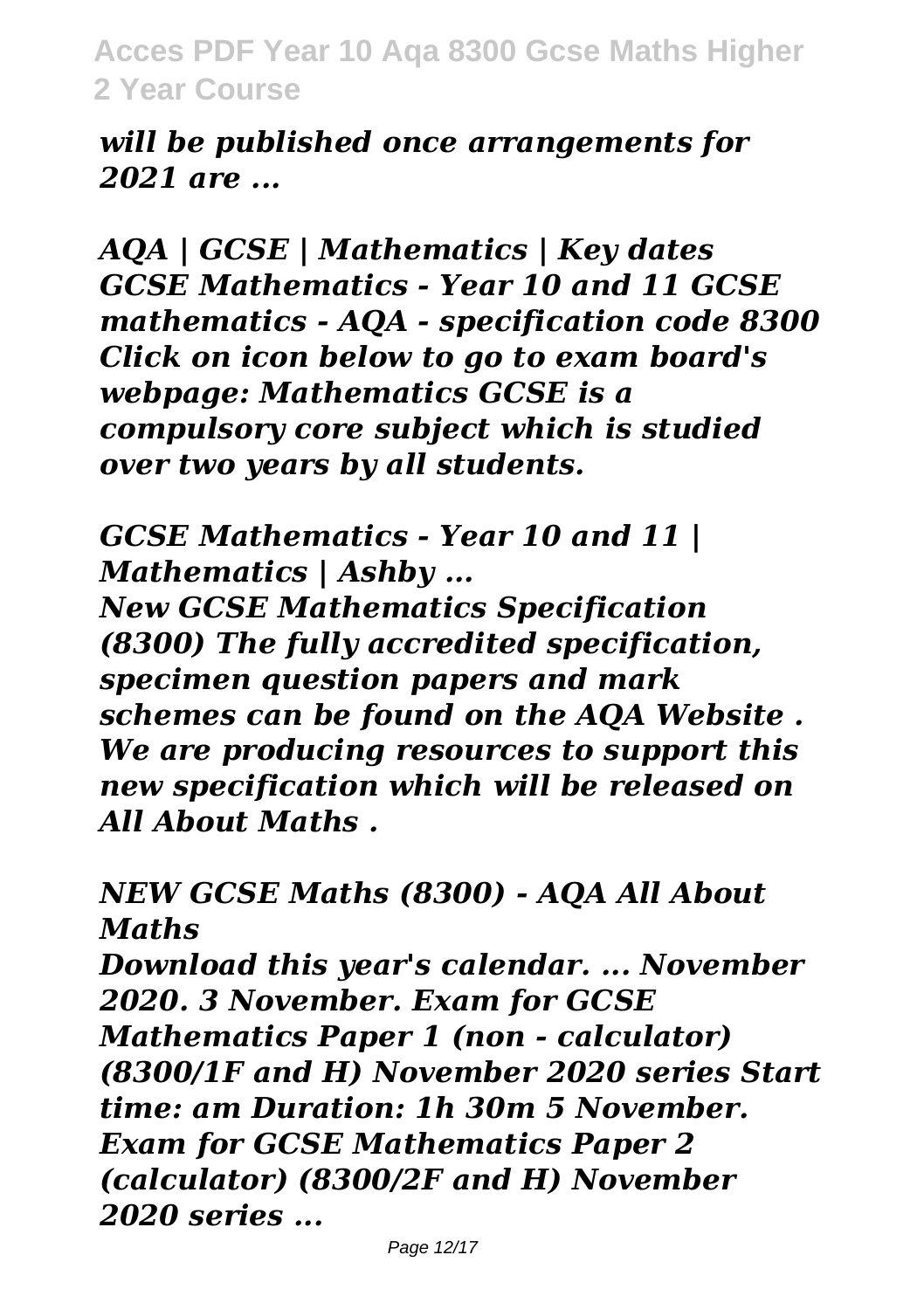*AQA | GCSE | Mathematics | Key dates GCSE Mathematics (8300) The full specification for GCSE Mathematics (8300), along with specimen question papers and mark schemes, can be found on the AQA website.. We have a suite of resources to support you in teaching, planning and assessing this qualification.*

*GCSE Maths (8300) - AQA All About Maths AQA GCSE Mathematics (8300) November 2017. Paper 1: Non-Calculator 8300/1F - Foundation - Download Past Paper - Download Marking Scheme Paper 1: Non-Calculator 8300/1H - Higher - Download Past Paper - Download Marking SchemePaper 2: Calculator 8300/2F - Foundation - Download Past Paper - Download Marking Scheme Paper 2: Calculator 8300/2H - Higher - Download Past Paper - Download Marking Scheme*

*AQA GCSE Maths Past Papers - Revision Maths*

*Presentation and worksheet for the new 9-1 GCSE AQA combined science course. Presentation and worksheet for the new 9-1 GCSE AQA combined science course. International; Resources. Topical and themed; Early years; ... Year 10 AQA*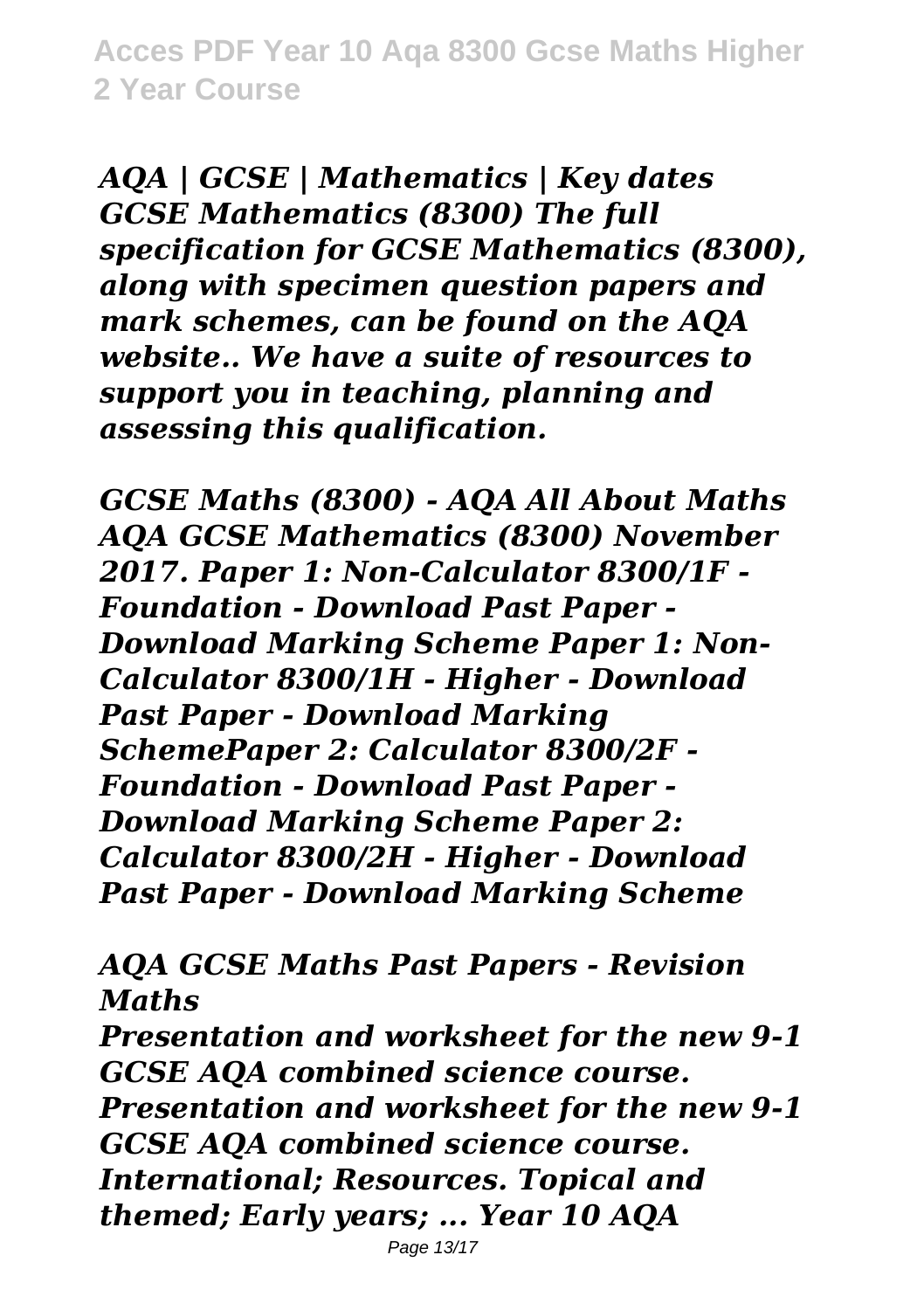*Exchange surfaces and substances. FREE (3) Godders42 AQA Year 7 - Food chains and webs. FREE (1) Godders42 AQA Year ...*

*Year 10 AQA Exchange surfaces and substances. | Teaching ...*

*Some question papers and mark schemes are no longer available after three years, due to copyright restrictions (except for Maths and Science). Teachers can get past papers earlier, from 10 days after the exam, in the secure key materials (SKM) area of our extranet, e-AQA.*

*AQA | Find past papers and mark schemes GCSE Maths AQA past papers with answers to help you practice and revise for your GCSE Maths exam. Excellent revision tool. Suitable for year 10 and year 11 students. Foundation tier and higher tier 9-1.*

*GCSE Maths AQA Past Papers with answers | GCSE Maths ...*

*Version 1.0 8300/3H 19 In the UK in 2000 25% of the population were under 24 years old 50% of the population were under 37 years old the inter-quartile range of the ages was 32 years the oldest person was 107 years old. 19 (a) Show the information on a box plot. [3 marks] 0 10 20 30 40 50 60 70 80 90 100 110 Age (years)*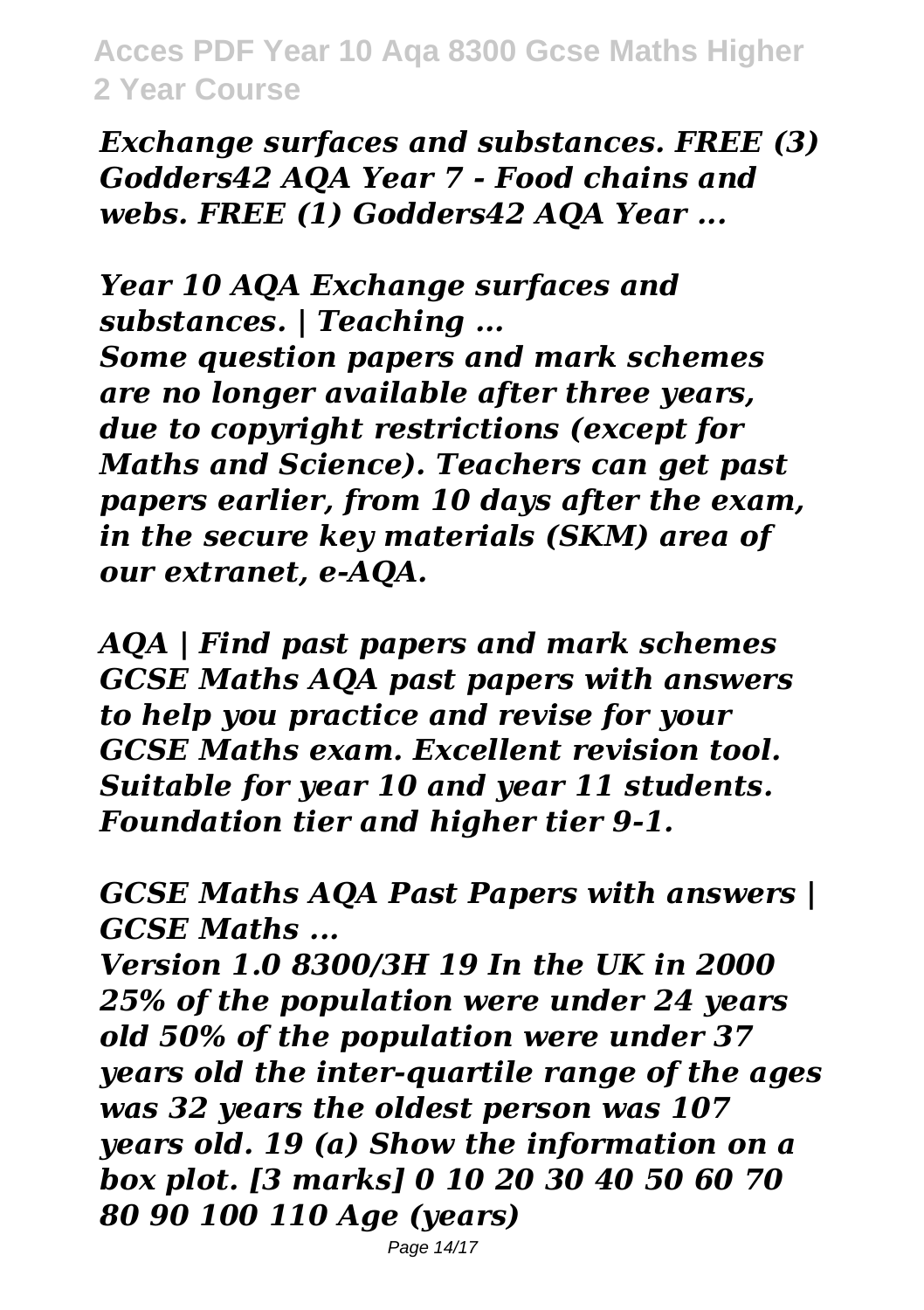*GCSE Mathematics (8300) New Practice Paper Set 1 Paper 3H MARK SCHEME – GCSE MATHEMATICS – 8300/1F – NOVEMBER 2018 10 Question Answer Mark Comments 9 Alternative method 1 (1 4 1 =) 4 5 M1 oe improper fraction 8 4 and 8 10 or 2 4 and 5 4 or 4 35. M1dep oe common denominator with at least one correct numerator may be seen as start and end of a list 8 7 A1 oe fraction Alternative method 2 (1 – 2 ...*

*Mark scheme (Foundation) : Paper 1 Noncalculator ... - AQA*

*Welcome to the Year 11 Revision Area. This page is a revision 'hub' for Year 11s to access at home. Well done for making it this far. Please remember that the point of revision is to reinforce what you already know and to find out and then learn what you don't know.*

*Gillingham School Year 11 Revision Area AQA GCSE Maths Specification at a Glance. The AQA GCSE maths specification is made up of all the key topics within the mathematics curriculum. The examination is terminal and is made up of three test papers that each student must sit. There are two tiers, foundation and higher. The foundation*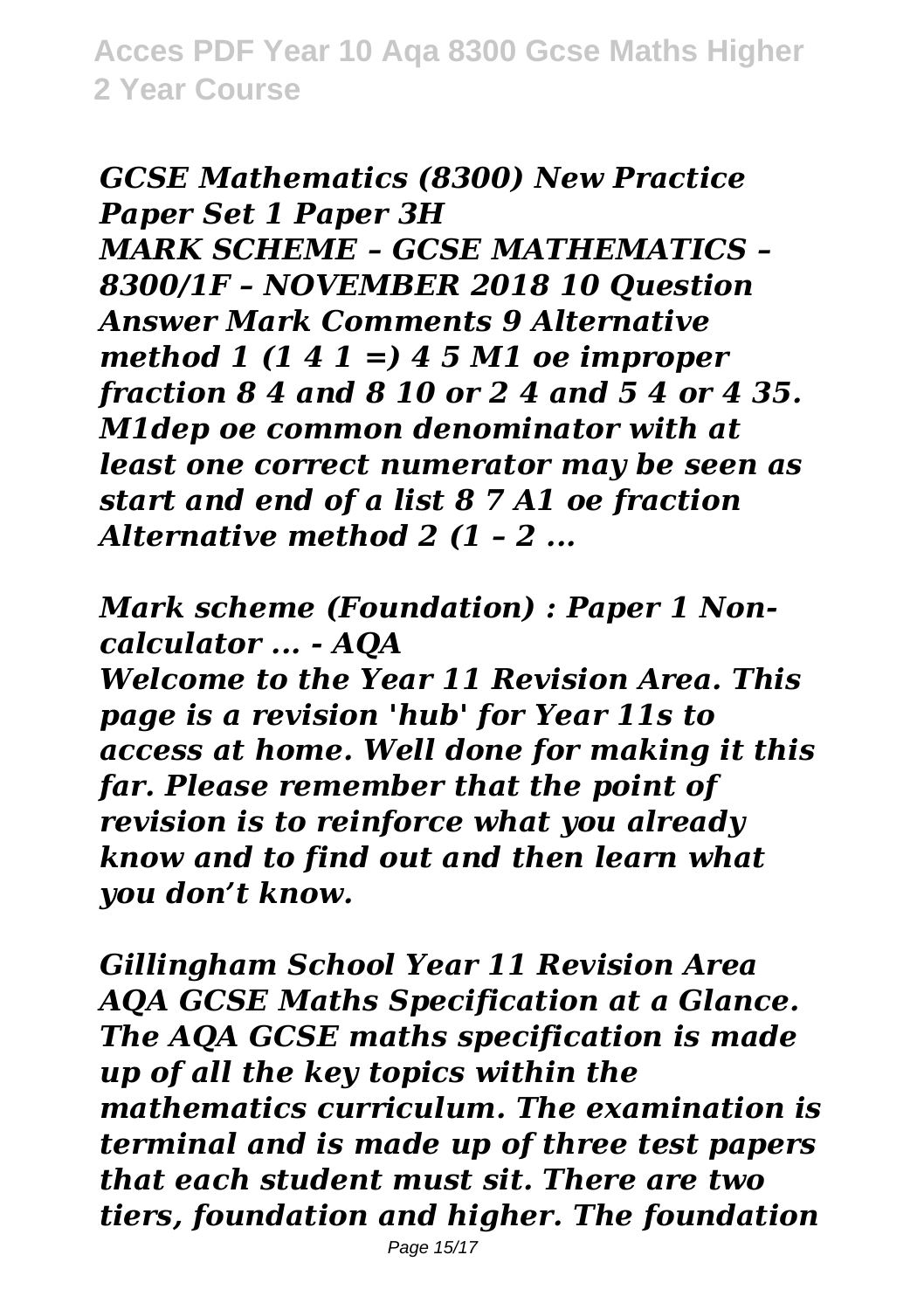*tier enables students to achieve up to a level 5.*

*AQA GCSE Maths Past Papers | Mark Schemes | Specimen Papers This is a revision booklet for year 10/11 French following the AQA GCSE requirements. The main focus is Theme 1: Identity and culture and it focuses on writing, reading, translation and picture description. Original idea from twitter.*

*Revision booklet French | Teaching Resources*

*8300/1F Tuesday 6 November 2018 Morning Time allowed: 1 hour 30 minutes ... will land at the airport in a year. In her method, she uses an estimate of 150 planes in each 4-hour period throughout the day ... series and is available for free download from www.aqa.org.uk after the live examination series.*

*GCSE MATHEMATICS F 8300/1F - AQA There is also some revision of surface area. Note that the grades mentioned do not relate to the new AQA GCSE specification. You will need to register for a TES account to access this resource, this is free of charge. Open link ... GCSE Maths (8300) question papers and mark schemes GCSE*